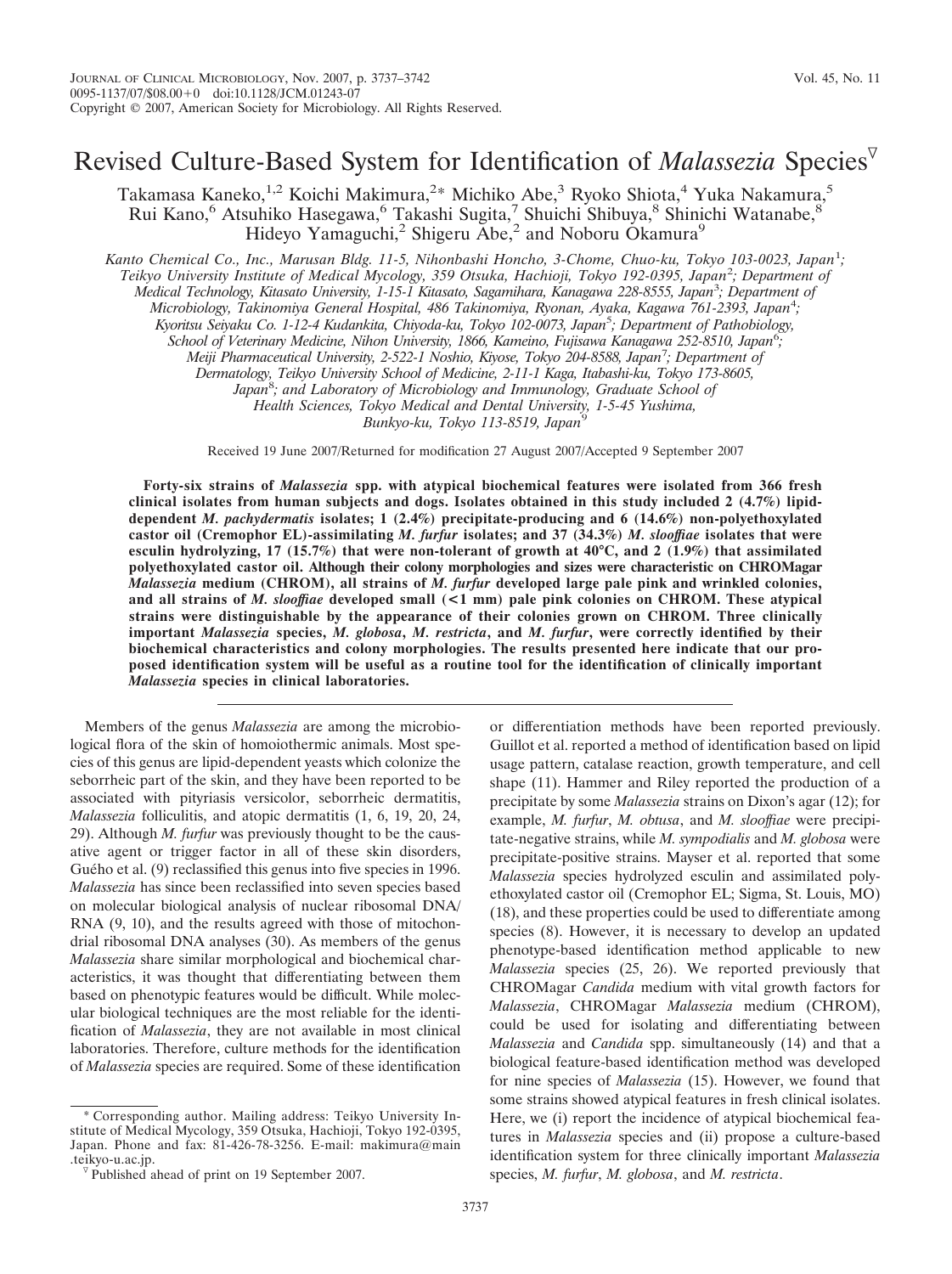|  |  |  | TABLE 1. Origin and distribution of Malassezia strains |  |
|--|--|--|--------------------------------------------------------|--|
|--|--|--|--------------------------------------------------------|--|

| Species          | No. of total<br>strains | No. of stock<br>strains |                  | Origin                | Comments              |  |
|------------------|-------------------------|-------------------------|------------------|-----------------------|-----------------------|--|
| M. pachydermatis | 43                      | 1                       |                  | CBS 1879              |                       |  |
|                  |                         |                         | 30               | Dog, external ear     | External otitis       |  |
|                  |                         |                         | 12               | Dog, external ear     | Healthy dogs          |  |
| M. sympodialis   | 84                      | $\mathbf{1}$            |                  | <b>CBS 7222</b>       |                       |  |
|                  |                         |                         | 80               | Human                 | Healthy adults        |  |
|                  |                         |                         | 1                | Human                 | Psoriasis vulgaris    |  |
|                  |                         |                         | 1                | Human                 | Atopic dermatitis     |  |
|                  |                         |                         | 1                | Human, external ear   | External otitis       |  |
| M. globosa       | 14                      | $\mathbf{1}$            |                  | <b>CBS 7966</b>       |                       |  |
|                  |                         |                         | 10               | Human                 | Pityriasis versicolor |  |
|                  |                         |                         | 3                | Human                 | Seborrheic dermatitis |  |
| M. dermatis      | 5                       | $\mathfrak{2}$          |                  | JCM11348 and JCM11470 |                       |  |
|                  |                         |                         | 2                | Human                 | Healthy adults        |  |
|                  |                         |                         | $\mathbf{1}$     | Human                 | Seborrheic dermatitis |  |
| M. furfur        | 41                      | $\mathbf{1}$            |                  | <b>CBS 1878</b>       |                       |  |
|                  |                         |                         | 38               | Human                 | Healthy adults        |  |
|                  |                         |                         | $\mathbf{1}$     | Human                 | Psoriasis vulgaris    |  |
|                  |                         |                         | 1                | Human, external ear   | External otitis       |  |
| M. slooffiae     | 108                     | 1                       |                  | <b>CBS 7956</b>       |                       |  |
|                  |                         |                         | 95               | Human, external ear   | Healthy adults        |  |
|                  |                         |                         | 8                | Human, external ear   | External otitis       |  |
|                  |                         |                         | 3                | Human                 | Seborrheic dermatitis |  |
|                  |                         |                         | $\mathbf{1}$     | Human                 | Psoriasis vulgaris    |  |
| M. obtusa        | $\overline{4}$          | $\mathbf{1}$            |                  | CBS 7876              |                       |  |
|                  |                         |                         | 3                | Human                 | Healthy adults        |  |
| M. restricta     | 71                      | 1                       |                  | <b>CBS 7877</b>       |                       |  |
|                  |                         |                         | 31               | Human, external ear   | Healthy adults        |  |
|                  |                         |                         | 35               | Human                 | Seborrheic dermatitis |  |
|                  |                         |                         | $\overline{c}$   | Human                 | Psoriasis vulgaris    |  |
|                  |                         |                         | $\sqrt{2}$       | Human                 | Pityriasis versicolor |  |
| M. japonica      | 2                       | 2                       | $\boldsymbol{0}$ | M9966, M9967          |                       |  |
| M. yamatoensis   | 5                       | $\overline{0}$          | 2                | Human                 | Healthy adults        |  |
|                  |                         |                         | $\sqrt{2}$       | Human                 | Psoriasis vulgaris    |  |
|                  |                         |                         | $\mathbf{1}$     | Human                 | Seborrheic dermatitis |  |
| Total            | 377                     | 11                      | 366              |                       |                       |  |

### **MATERIALS AND METHODS**

**Organisms.** Three hundred sixty-six fresh clinical isolates of *Malassezia* (42 *M. pachydermatis*, 83 *M. sympodialis*, 13 *M. globosa*, 40 *M. furfur*, 107 *M. slooffiae*, 3 *M. obtusa*, 70 *M. restricta*, 3 *M. dermatis*, and 5 *M. yamatoensis* isolates) obtained from human subjects or dogs, as described below, as well as type and standard strains of *Malassezia* (Table 1), were used in this study. All strains were identified by molecular biological analysis (16, 17).

**Culture media.** Strains of *Malassezia* were maintained on modified Leeming and Notman agar composed of (per liter) 10 g of peptone (Oxoid, Basingstoke, United Kingdom), 10 g of glucose, 2 g of yeast extract (Oxoid), 8 g of ox bile (Oxoid), 10 ml of glycerol, 0.5 g of glycerol monostearate, 5 ml of Tween 60, 20 ml of olive oil, and 15 g of agar (Oxoid) and sterilized by autoclaving.

The following specific media were used in this study. CHROMagar Malassezia medium (CHROM) was composed (per liter) of 56.3 g of CHROMagar Malassezia basal medium (CHROMagar, Paris, France) and 10 ml of Tween 40 (15). Sabouraud's dextrose agar (SDA) was composed (per liter) of 10 g of mycological peptone, 40 g of glucose, and 15 g of agar. Cremophor EL (Sigma, St. Louis, MO) agar (EL slant) was composed (per liter) of 65 g of SDA and 10 ml of Cremophor EL (15). Tween 60-esculin agar (TE slant) was composed (per liter) of 10 g of peptone, 10 g of glucose, 2 g of yeast extract, 5 ml of Tween 60, 0.5 g of ferric ammonium citrate, 1 g of esculin, and 15 g agar (15).

**Clinical specimens.** Two hundred eighteen clinical specimens from the body surface of patients with atopic dermatitis, seborrheic dermatitis, psoriasis vulgaris, and external otitis and from healthy adults were obtained from Teikyo University Hospital (Tokyo, Japan), Kitasato University Hospital (Kanagawa, Japan), and Takinomiya General Hospital (Kagawa, Japan) and from 65 dogs with and without external otitis from Nihon University Veterinary Hospital (Kanagawa, Japan) and veterinary clinics in the Kanto area. Samples from the body surface were taken using adhesive tape (10 mm by 10 mm) as reported by

Padilha-Goncalves (22), which was then placed on CHROM. External ear samples were taken with swabs and then streaked on CHROM. All isolates observed for CHROM were checked by colony morphology and size after incubation in air at 32°C for 4 to 7 days.

**Phenotypic feature testing.** The "typical phenotypic features" of *Malassezia* species were defined as shown in Table 2. All isolates of *Malassezia* were inoculated onto CHROM and specific media (SDA, EL slant, and TE slant) and incubated at 32°C for 4 days before observation. SDA was used to determine the isolates' lipid dependence, EL slants for the isolates' abilities to utilize polyethoxylated castor oil, and TE slants for the isolates' abilities to hydrolyze esculin and utilize Tween 60. Fresh cultures grown on CHROM were subjected to catalase testing with 3% hydrogen peroxide. Colony size on CHROM was determined by measuring well-isolated single colonies and assessed as small (<1 mm), medium (1 to 2 mm), or large (2 to 5 mm). Additional phenotypic characterization of the ability to grow at 40°C was performed if the isolate was thought to be a strain of *M. slooffiae*. All test strains of *Malassezia* species were identified by molecular analysis.

**Molecular analysis.** DNA was extracted by the procedure of Makimura et al. (16). The internal transcribed spacer 1 (ITS1) region was sequenced directly from PCR products by using the primer pair 18SF1 and 58SR1 (17). The PCR products were sequenced on an ABI PRISM 310 genetic analyzer according to the manufacturer's instructions (Applied Biosystems, Foster City, CA).

## **RESULTS**

**Phenotypic features of** *Malassezia* **and incidence of atypical phenotypic features found in** *Malassezia* **species.** The phenotypic features of nine *Malassezia* species are shown in Table 3.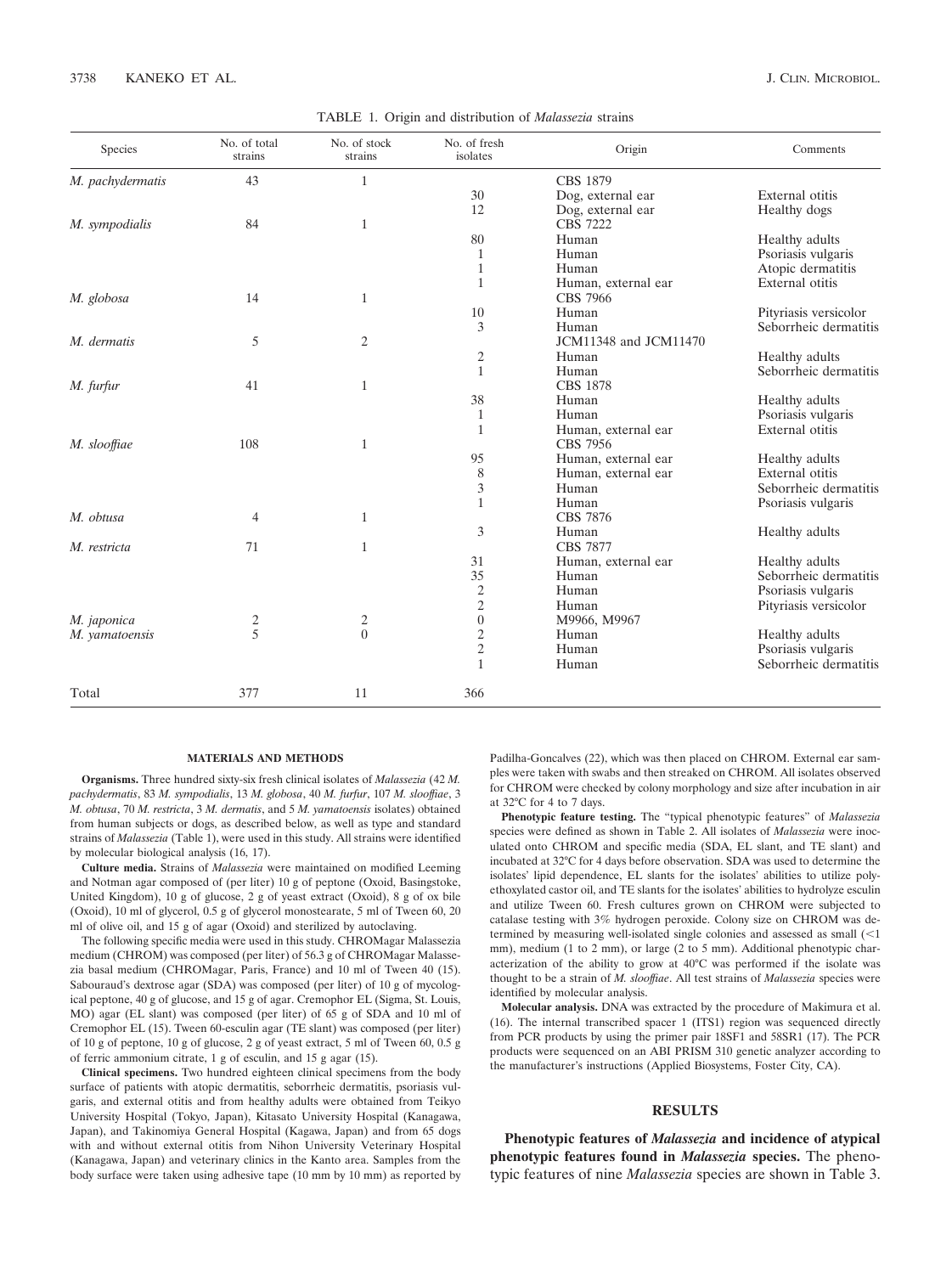| Species                       | Growth<br>on<br><b>SDA</b> | Growth on mDixon at |                | Precipitate    | Utilization of                   |                 |                  |                  |                  |         |                               |                      |
|-------------------------------|----------------------------|---------------------|----------------|----------------|----------------------------------|-----------------|------------------|------------------|------------------|---------|-------------------------------|----------------------|
|                               |                            | $32^{\circ}$ C      | $37^{\circ}$ C | $40^{\circ}$ C | production<br>on<br><b>CHROM</b> | $10\%$ Tw<br>20 | $0.5\%$<br>Tw 40 | $0.5\%$<br>Tw 60 | $0.1\%$<br>Tw 80 | Esculin | Polyethoxylated<br>castor oil | Catalase<br>reaction |
| M. pachydermatis <sup>b</sup> | $^{+}$                     |                     |                |                | $^{+j}$                          |                 | +                |                  | ∸                | $\pm^e$ | $+e$                          |                      |
| M. sympodialis <sup>b</sup>   |                            |                     | $^+$           | +              | ⊥                                |                 |                  |                  | $^+$             | $+e$    | $-e$                          |                      |
| M. globosa $\Phi$             |                            |                     | $\pm$ or $-$   |                |                                  |                 |                  |                  |                  | $-e$    | $-e$                          |                      |
| $M.$ dermatis <sup>c</sup>    |                            |                     | $^+$           |                | $^{+}$                           |                 |                  |                  | ┶                | $-f$    | $-1$                          |                      |
| M. furfur <sup>b</sup>        |                            |                     | $^+$           |                | ر_                               |                 |                  |                  | $\pm$            | $-e$    | $+e$                          |                      |
| M. slooffiae <sup>b</sup>     |                            |                     | $\pm$          | $\!$           | —                                | $\pm$ or $+$    | $^{+}$           |                  |                  |         | $-e$                          |                      |
| M. obtusa <sup>b</sup>        |                            |                     | $\pm$ or $+$   |                |                                  |                 |                  |                  |                  | $+e$    | $-e$                          |                      |
| M. restricta <sup>b</sup>     |                            |                     | +              |                |                                  |                 |                  |                  |                  |         | $-e$                          |                      |
| M. japonica <sup>d</sup>      |                            |                     |                |                |                                  |                 |                  |                  |                  |         | -                             |                      |

TABLE 2. Typical phenotypic features in nine species of *Malasseziaa*

*a* mDixon, modified Dixon agar; Tw, Tween;  $+$ , positive;  $-$ , negative;  $\pm$ , weakly positive. *b* Guého et al. (9). *c* Sugita et al. (25).

 $d$  Sugita et al.  $(26)$ .

*<sup>e</sup>* Mayser et al. (18).

*<sup>f</sup>* Kaneko et al. (15).

**(i) Precipitate production and colony morphology on CHROM.** All of the type and reference strains and fresh clinical isolates of *M. pachydermatis* (43/43), *M. sympodialis* (84/ 84), *M. globosa* (14/14), and *M. dermatis* (5/5) produced precipitates after incubation at 32°C for 4 days on CHROM. Other strains of the species *M. furfur* (40/41), *M. slooffiae* (108/ 108), *M. obtusa* (4/4), *M. restricta* (71/71), and *M. japonica* (2/2) did not produce such precipitates, with the exception of only

TABLE 3. Biological features and incidence of a typical phenotype of nine species of *Malassezia*

| Species<br>identified by<br>molecular<br>strains<br>biological<br>analysis | No. of         | Colony characteristic on CHROM (% of<br>incidence) <sup><math>a</math></sup> |                                        |                         |                        | Growth characteristic (% of incidence) <sup>b</sup>    |                    |                    |           |  |
|----------------------------------------------------------------------------|----------------|------------------------------------------------------------------------------|----------------------------------------|-------------------------|------------------------|--------------------------------------------------------|--------------------|--------------------|-----------|--|
|                                                                            |                | Size                                                                         | Color/morphology                       | Precipitate             | <b>SDA</b>             | TE slant                                               | EL slant           | $40^{\circ}$ C     | reaction  |  |
| M. pachydermatis                                                           | 43             | Large $(100)$                                                                | Pale pink/smooth<br>(100)              | $+ (100)$               | Growth<br>$(95.3)^{d}$ | Growth and<br>produced a<br>black zone<br>$(95.3)^{d}$ | Growth $(95.3)^d$  | NT                 | $+ (100)$ |  |
| M. sympodialis                                                             | 84             | Large $(100)$                                                                | Pale pink/smooth<br>(100)              | $+ (100)$               | No growth<br>(100)     | Growth and<br>produced a<br>black zone<br>(100)        | No growth $(100)$  | NT                 | $+ (100)$ |  |
| M. globosa                                                                 | 14             | Small (100)                                                                  | Purple/smooth<br>(100)                 | $+ (100)$               | No growth<br>(100)     | No growth<br>and no<br>change<br>(100)                 | No growth $(100)$  | NT                 | $+ (100)$ |  |
| M. dermatis                                                                | 5              | Large $(100)$                                                                | Pale pink to<br>purple/smooth<br>(100) | $+ (100)$               | No growth<br>(100)     | Growth and<br>no change<br>(100)                       | No growth $(100)$  | NT                 | $+ (100)$ |  |
| M. furfur                                                                  | 41             | Large $(100)$                                                                | Pale pink/wrinkled<br>(100)            | $-$ (97.6) <sup>c</sup> | No growth<br>(100)     | Growth and<br>produced a<br>black zone<br>(100)        | Growth $(85.4)$    | NT                 | $+ (100)$ |  |
| M. slooffiae                                                               | 108            | Small (100)                                                                  | Pale pink/smooth<br>(100)              | $- (100)$               | No growth<br>(100)     | Growth and<br>no change<br>$(65.7)^e$                  | No growth $(98.1)$ | Growth $(84.3)^e$  | $+ (100)$ |  |
| M. obtusa                                                                  | $\overline{4}$ | Medium<br>(100)                                                              | Pink/rough $(100)$                     | $- (100)$               | No growth<br>(100)     | No growth but<br>produced a<br>black zone<br>(100)     | No growth (100)    | NT                 | $+ (100)$ |  |
| M. restricta                                                               | 71             | Small $(100)$                                                                | Pink/smooth (100)                      | $- (100)$               | No growth<br>(100)     | No growth<br>and no<br>change<br>(100)                 | No growth $(100)$  | NT                 | $- (100)$ |  |
| M. japonica                                                                | 2              | Large $(100)$                                                                | Pink/smooth (100)                      | $- (100)$               | No growth<br>(100)     | Growth and<br>produced a<br>black zone<br>(100)        | No growth $(100)$  | No growth<br>(100) | $+ (100)$ |  |

*<sup>a</sup>* Incubated at 32°C for 4 to 7 days.

*b* Incubated at 32°C for 4 days. NT, not tested; +, positive; -, negative. *c* Only one strain of fresh clinical isolate produced a precipitate.

*d* Only two strains of fresh clinical isolates did not grow on SDA and EL and did not produce a black zone on TE.

*<sup>e</sup>* Thirty-seven strains of fresh clinical isolates produced a black zone on TE, and 17 strains did not grow on modified Leeming and Notman agar at 40°C for 4 days.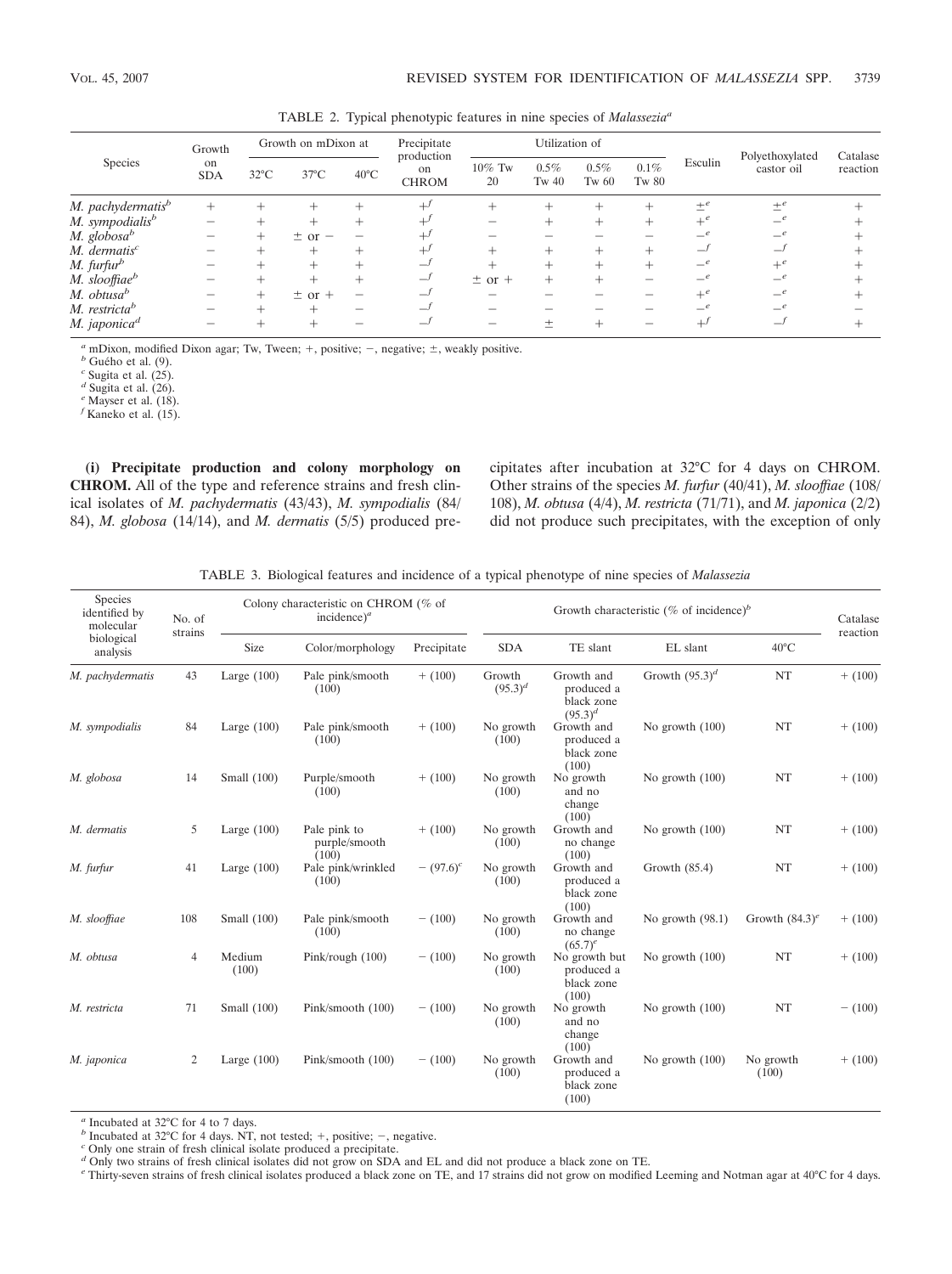

FIG. 1. Colony characteristics of *M. furfur*, *M. japonica*, and *M. slooffiae* on CHROM were observed after incubation at 32°C for 4 days. Colonies of *M. furfur* were large, pale pink, and wrinkled and did not produce precipitates. Colonies of *M. japonica* were larger (2 to 5 mm) than those of *M. slooffiae* (<1 mm). Their sizes were measured in well-isolated single colonies.

one (2.4%) strain of a fresh clinical isolate of *M. furfur*. *Malassezia furfur* colonies, including this one atypical strain, were easily distinguishable from those of other *Malassezia* species on CHROM due to their characteristically large pale pink and wrinkled colonies (Fig. 1). Colony size on CHROM was measured from well-isolated single colonies, and isolates were divided into three groups: small (*M. globosa*, *M. slooffiae*, and *M. restricta*), medium (*M. obtusa*), and large (*M. pachydermatis*, *M. sympodialis*, *M. dermatis*, *M. furfur*, and *M. japonica*).

**(ii) Lipid dependence.** Only *M. pachydermatis* (41/43) grew on the lipid-free culture medium (SDA), and other *Malassezia* species did not grow. This biological feature of *M. pachydermatis* was specific, but two (4.7%) atypical strains of lipiddependent *M. pachydermatis* were obtained.

**(iii) Utilization of polyethoxylated castor oil.** EL slants were used to determine the ability to utilize polyethoxylated castor oil, and we obtained six (14.6%) atypical strains of *M. furfur* and two (4.7%) of *M. pachydermatis* that did not grow on EL slants. Two (1.9%) *M. slooffiae* strains grew on EL slants. This biological feature was not acceptable as a key identifying feature of *M. furfur*.

**(iv) Catalase reaction.** *Malassezia restricta* was the only catalase-negative species. This biological feature was acceptable as a key identifying feature of *M. restricta*.

**(v) Hydrolysis of esculin and utilization of Tween 60.** Fortyone (95.3%) isolates *of M. pachydermatis*, 84 (100%) of *M. sympodialis*, 41 (100%) of *M. furfur*, and 2 (100%) of *M. japonica* showed production of a black zone around the colonies due to esculin hydrolysis products and ferrous iron in TE slants. On the other hand, 5 (100%) *M. dermatis* and 71 (65.7%) *M. slooffiae* isolates did not produce such a zone. None of the strains of *M. globosa* or *M. restricta* utilized Tween 60 or grew on TE slants. None of the strains of *M. obtusa* utilized Tween 60, but they hydrolyzed esculin and produced a black zone on TE slants.



FIG. 2. Proposed identification workflow for nine species of *Malassezia*. Pos, positive; Neg, negative; GB, growth and black zone; GN, growth and no change; NB, no growth and black zone. *a*, Direct identification by catalase reaction and features of colonies on CHROM for *M. restricta* and *M. furfur*. *b*, Colony morphology on CHROM as shown in Fig. 1. *c*, Colony size of *M. japonica* and *M. slooffiae* on CHROM as shown in Fig. 1.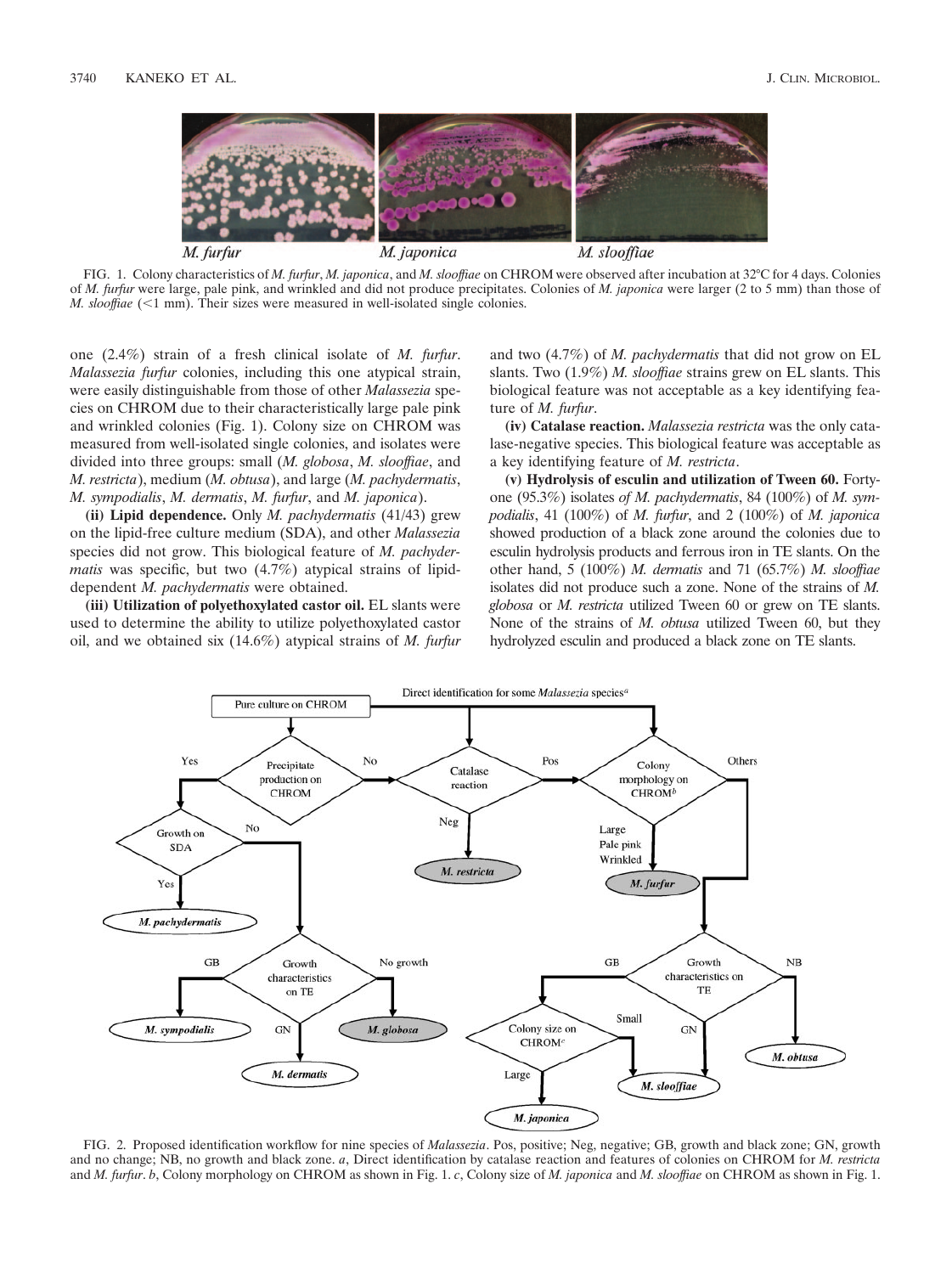TABLE 4. Identification results and sensitivity and specificity of the proposed identification system

| Species identified by<br>molecular biological<br>analysis | No. of<br>test<br>strains | No. of<br>correct<br>results | No. of<br>incorrect<br>results | Sensitivity<br>$(\%)$ | Specificity<br>$(\%)$ |
|-----------------------------------------------------------|---------------------------|------------------------------|--------------------------------|-----------------------|-----------------------|
| M. pachydermatis                                          | 43                        | 41                           | $\theta$                       | 95.4                  | 100                   |
| M. sympodialis                                            | 84                        | 84                           | $2^a$                          | 100                   | 97.7                  |
| M. globosa                                                | 14                        | 14                           | 0                              | 100                   | 100                   |
| M. dermatis                                               | 5                         | 5                            | $2^b$                          | 100                   | 71.4                  |
| M. furfur                                                 | 41                        | 41                           | 0                              | 100                   | 100                   |
| M. slooffiae                                              | 108                       | 108                          | 3 <sup>c</sup>                 | 100                   | 97.3                  |
| M. obtusa                                                 | 4                         | 4                            | $\theta$                       | 100                   | 100                   |
| M. restricta                                              | 71                        | 71                           | 0                              | 100                   | 100                   |
| M. japonica                                               | 2                         | 2                            | 0                              | 100                   | 100                   |
| M. vamatoensis                                            | 5                         | 0                            | 0                              | $NA^d$                | <b>NA</b>             |
| Total                                                     | 377                       | 370                          |                                |                       |                       |

<sup>a</sup> Two strains of fresh clinical isolates of *M. yamatoensis* were incorrectly identified as *M. sympodialis* by this modified identification method.

<sup>*b*</sup> Two strains of fresh clinical isolates of *M. pachydermatis* were incorrectly identified as *M. dermatis* by this modified identification method.

Three strains of fresh clinical isolates of *M. yamatoensis* were incorrectly identified as *M. dermatis* by this modified identification method. *<sup>d</sup>* NA, this method was not applicable.

**(vi) Tolerance of 40°C.** None of the strains of *M. japonica* and 17 (15.7%) *M. slooffiae* strains did not grow on modified Leeming and Notman agar at 40°C. This biological feature was not acceptable for distinguishing between *M. slooffiae* and *M. japonica* species. Other *Malassezia* species were not tested.

**Proposal for an identification system for** *Malassezia* **species.** Our proposed identification system for nine species of *Malassezia* using 366 fresh isolates and 11 type and reference strains identified by molecular analysis is shown in Fig. 2. First, some *Malassezia* species could be identified directly. *M. furfur* developed characteristically large pale pink and wrinkled colonies on CHROM and could be differentiated from other *Malassezia* species. *M. restricta* was the only catalase-negative species. Second, only *M. pachydermatis* grew on SDA, but 2 (4.7%) atypical strains were lipid dependent and were incorrectly identified as *M. dermatis*. Third, with the exception of *M. yamatoensis*, other *Malassezia* species were correctly identified by this system. This system was not applicable for the identification of *M. yamatoensis*. Table 4 shows the numbers of correct and incorrect results and the sensitivity and specificity of our identification system. Three clinically important *Malassezia* species, *M. furfur* (100% [41 of 41]), *M. globosa* (100% [14 of 14]), and *M. restricta* (100% [71 of 71]), were correctly identified by this system, and the rate of concordance of this system with molecular analysis was 98.1% (370/377).

**Cost effectiveness of the proposed identification system.** Cost comparison results were based on the commercial price of each system (Table 5), but the labor costs associated with testing were not included. The cost of identifying *Malassezia* was reduced by about \$9,100 in this study.

#### **DISCUSSION**

The biological tests described above were designed to identify *Malassezia* species in clinical laboratories. We investigated the variation of phenotypic features of 377 *Malassezia* species in this study.

| TABLE 5. Cost comparison in U.S. dollars of the molecular  |  |  |
|------------------------------------------------------------|--|--|
| biological analysis system and that of the proposed system |  |  |

| <b>Item</b>                          |                  | Molecular biological<br>analysis | Proposed biological<br>identification system |                |  |
|--------------------------------------|------------------|----------------------------------|----------------------------------------------|----------------|--|
|                                      | Cost per<br>test | Total $cost^a$                   | Cost per<br>test                             | Total $cost^a$ |  |
| <b>CHROM</b>                         | 2.00             | 566                              | 2.00                                         | 566            |  |
| Molecular biological<br>analysis     | 25.00            | 9,425                            | 0                                            | $\theta$       |  |
| 3% hydrogen<br>peroxide <sup>b</sup> | 0                | 0                                | 0.417                                        | 0.0264         |  |
| SDA slant                            | 0                | 0                                | 0.417                                        | 157.2          |  |
| TE slant                             | 0                | 0                                | 0.417                                        | 157.2          |  |
| Total                                | 27.0             | 9.991                            | 3.251                                        | 880            |  |

*<sup>a</sup>* During the present study. *<sup>b</sup>* Catalase test.

First, CHROMagar was used as the primary culture medium, and we obtained 1 (2.4%) atypical strain of *M. furfur* that produced precipitates on CHROM. On the other hand, *M. pachydermatis*, *M. sympodialis*, *M. globosa*, and *M. dermatis* were recognized from their precipitates in the agar, as reported by Kaneko et al. (15). The atypical strain of *M. furfur* developed characteristically large pale pink and wrinkled colonies on CHROM, and all test strains of *M. furfur* were characteristically similar without precipitate production. Therefore, *M. furfur* was identified correctly by colony morphology on CHROM. Although *M. globosa* and *M. obtusa* were similar to each other in terms of their phenotypic features (9), lipid usage patterns, catalase reactions, and growth temperatures, their characteristics with regard to precipitation on CHROM were different. Furthermore, *M. dermatis* and *M. japonica* are new species reported by Sugita et al. (25, 26), and their biological properties resembled those of *M. slooffiae* and *M. sympodialis*, except for their lipid usage patterns, respectively, but their precipitations on CHROM were different (Tables 2 and 3).

Second, SDA was used to determine the lipid dependence; none of the lipid-dependent species grew on SDA. We obtained two (4.7%) atypical *M. pachydermatis* strains that could not be cultured on lipid-free culture medium (SDA), and the sensitivity and specificity of this culture medium for *M. pachydermatis* were 95.4% and 100%, respectively. The atypical strains were incorrectly identified as *M. dermatis* based on their biological features. Duarte et al. (5) reported that one lipid-dependent variant strain of *M. pachydermatis* was isolated in an investigation of 964 cattle and 6 dogs, and unambiguous identification required sequencing.

Third, EL slants were used to determine the ability to utilize polyethoxylated castor oil for *M. furfur*. Mayser et al. (18) showed that polyethoxylated castor oil was metabolized only by five strains of *M. furfur* in the agar diffusion test, but we obtained six atypical strains (14.6%) of *M. furfur*, two (4.7%) of *M. pachydermatis*, and two (1.9%) of *M. slooffiae*. Their biological features were not acceptable as key features of *M. furfur*, and this culture medium's sensitivity and specificity for *M. furfur* were 85.4% and 97.3%, respectively. However, all test strains of *M. furfur* were directly identified by colony morphology on CHROM as described above.

Fourth, TE slants were used to determine the ability to hydrolyze esculin and utilize Tween 60 as key features for